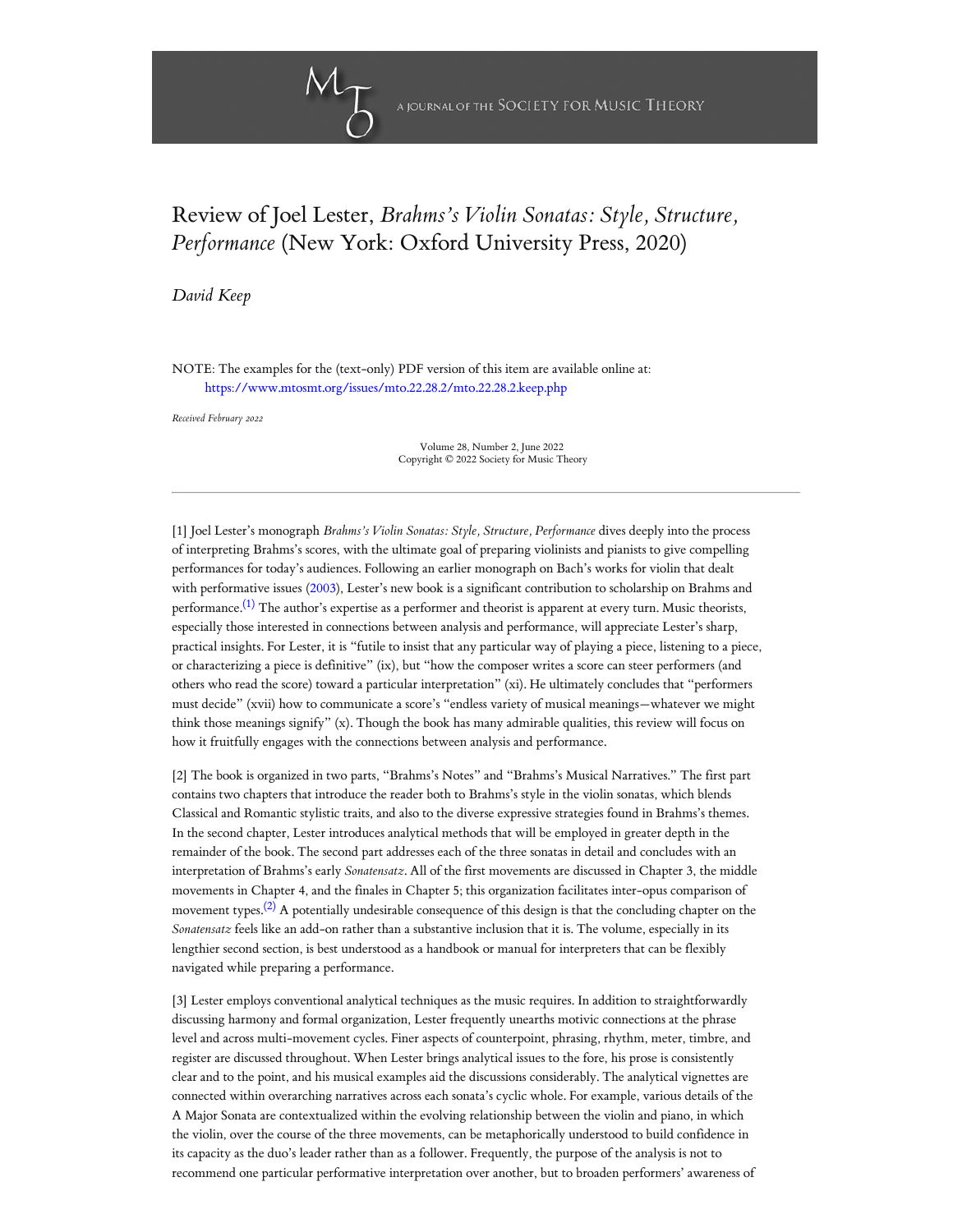interpretive possibilities. Lester makes the point repeatedly throughout the volume: performers must make the choices they think will best communicate Brahms's musical ideas to their audiences, and the book's analyses and overarching narratives for each sonata are framed as paths into the complex issues raised in these compositions. Leading performers to a greater understanding of, and sensitivity toward, Brahms's scores puts performers in a position to make the decisions themselves, and Lester leaves plenty of room for the reader to contemplate what the best option(s) may be.

[4] Three aspects of Lester's conception of analysis and performance are considered below: Brahms's idiosyncratic use of notation and the ways it directs the choices of performers, the roles of "shadow triads" in performance, and the execution of metrical dissonance.

<span id="page-1-0"></span>[5] The idea of focusing primarily on the score has come under intense scrutiny from researchers in the growing field of performance studies.<sup>[\(3\)](#page-4-2)</sup> Lester does not significantly engage this critical perspective, but rather focuses on the process of reading the score as a performer and on the question of how this reading process may affect the performances that result. Though this approach is restricted in its purview it has merits nonetheless. Lester succeeds brilliantly in attending to the ways in which Brahms's idiosyncratic notation conveys gestures, touch, character, and abstract "musical essences" (x) to performers. Lester asserts that scores, far from being sources of authoritative musical fact, are instead comprised of highly individual and at times contradictory elements that beckon performers to imagine sound in unique ways. Brahms is shown to play with performers' instincts by visually depicting atypical musical ideas in graphic notation, guiding performers toward executing special performative qualities that conventional markings do not adequately capture.

<span id="page-1-1"></span>[6] For example, in a discussion of the G Major Sonata, Lester asserts that "graphic nuances are endlessly variable" in music notation, and are "inherently different from verbal notation" (185). Sometimes Brahms's notation is anomalous, such as the doubly-slurred grace note in m. 127 of the G Major Sonata's Finale (Example 1), which Lester describes as pulling the violinist in two directions, "between attempting to end the previous phrase and beginning the new one" (250). This local liminality is related to the overarching concern with memory found throughout the sonata, thus linking an unusual notational detail to the work's cyclical narrative sweep: "the memory of the Adagio is literally preventing the rondo refrain (with its poetic allusions to fond childhood memories) from proceeding as it did earlier in the movement."<sup>[\(4\)](#page-4-3)</sup> In comparing an earlier version of the Sonata's slow movement with its final, published form, Lester remarks that small-scale nuances, particularly hairpin *crescendo/decrescendo* markings, are removed in the later version. The alleged reasoning for such a decision is that the local markings might inspire accentuations that sacrifice the longer phrase. Lester suggests that "Brahms knew that violinists and pianists will play dynamic nuances whether they are notated or not" (184), implying that notation's role is as an aid in communication to performers rather than as a complete text that is self-sufficient apart from the performers' involvement. In a different context, an excess of notational details pertaining to articulation and rhythmic duration contribute to the intensely agitated character of the D minor sonata's finale. Lester writes that with these traits "even the notation itself is somehow uneasy because of details that surely no listener has ever heard (or will ever hear) but that the performers see" (311). These are only a few of many instances in which Lester treats notation with great nuance, allowing us to sense the role Brahms's scores play in the creation of the "musical essences" the author describes. We also begin to sense how playing "from the score" might mean something entirely different from composer to composer, simply based on how notation is employed to communicate to performers. The interpretation of scores is just one aspect of bringing a composition by Brahms to life, and a significant one for preparing a performance. Through close readings, Lester sensitizes the reader to the complexities of the score that get overlooked when the musical text is viewed simply as "the work itself."

<span id="page-1-3"></span><span id="page-1-2"></span>[7] The topic of "shadow triads" productively pushes against the boundaries between analysis and performance. Lester defines "shadow triads" as "aural illusions of triads even though they do not have the substance of functional triads." These are used by Brahms "to refer to pertinent harmonic relations that are not part of the local harmonic structure but nevertheless sound within the local harmonic structure" (160).<sup>[\(5\)](#page-4-4)</sup> In a passage from the finale of the D Minor Sonata (Example 2), an apparent F# minor triad (m. 302) is produced within a local D minor tonality via simultaneous suspensions of A and  $C^{\#}$  from the preceding dominant (m. 301) and a bass arpeggiation that delays the arrival of D in m. 303, the root of that bar's V<sup>7</sup>/iv harmony.<sup>[\(6\)](#page-4-5)</sup> The "pertinent harmonic relations" from across the sonata include the striking tonicization of  $F#$  minor in the first movement's development, as well as the entirety of the third movement, which is rooted in F# minor (307). In another discussion of "shadow triads" earlier in the book, Lester highlights that one must "suspend time" and listen to the triad in isolation to grasp the sonorities' local and global resonances (160). When addressing real-time performance choices that will be affected by the knowledge of "shadow triads" in the D minor Sonata's first movement, Lester states that "it is up to the pianist to decide whether to bring out the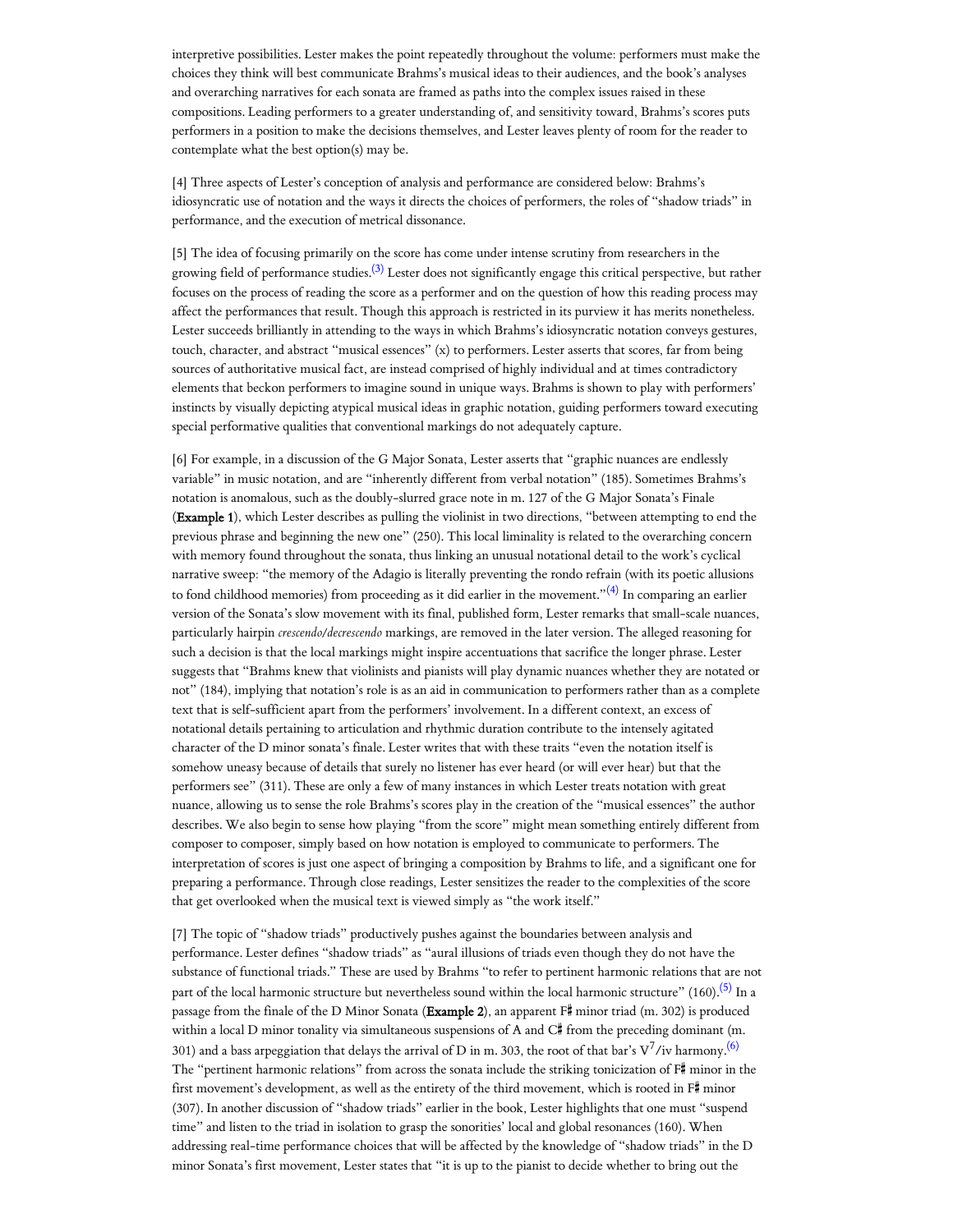shadow A-major triad in measure 49, and if so, how to do it. Pedaling, voicing, and pacing are obvious elements to explore" (161). This suggestion is rather open-ended. The performer is left with several possibilities: relegating the "shadow triads" to a purely analytical category of atemporal observation, articulating the relationship through performance, or perhaps a third, less-defined option that falls somewhere in between the first two. What is it like to perform this passage with an awareness of the triad's overarching shadow?

[8] If performers routinely focus attention on the phrase level when playing works by nineteenth-century composers such as Brahms, experiencing the full referentiality of the "shadow triad" will be a challenge. To appreciate the significance of the  $\overline{F}^*$ -minor triad in Example 2, the performer must attend not just to one temporal level but to at least three: on a single instant with a harmony plucked out of a larger phrase, the longer phrase itself, and the other places within the larger cycle from which the triad's tonal and allusive significance is derived. Perhaps it is not Lester's goal to tell us how to play this passage but rather to draw our attention to the  $F^{\sharp}$ -minor triad, leaving it to us to experiment with different ways to play it and the surrounding passage. This process may even lead to spontaneous realizations that have no relation to the "shadow triad" at all; awareness of the trait might felicitously spur overall creativity.

[9] Lester's discussions of metrical dissonance occasionally miss opportunities for drawing analysis and performance into more detailed and explicit dialogue. For example, when addressing metrically dissonant passages, Lester's focuses on how the touch needed to respond to articulation markings may shape how listeners perceive a projected meter as conflicting with the notated meter. For instance, Lester argues that if, in a passage such as Example 3, performers closely follow Brahms's staccatos and slurs, they might project a rebarred  $\frac{3}{4}$  meter rather than the notated  $\frac{6}{8}$ . The author explains that "when we learn to play a rhythmically complex passage like this, we learn to play while hearing the notated meter in our heads (and in our body language)," and concludes that this might be lost on listeners, as "audiences, listening without scores in hand, might well hear the music otherwise—or might even regard this passage as not being in any meter at all" (318). The connective element missing here is how performers realize such a passage kinesthetically. Lester is clear in setting limitations in this study, and kinesthetic properties of rhythm are not his focus. However, this discussion bypasses the processes by which an interpreter reads the score and responds through physically emphasizing pulses, accents, or larger motions with their body. At least in dealing with metric dissonance, Lester's approach would benefit from kinesthetic assessment. John Paul Ito's [\(2020\)](#page-3-1) focal impulse theory could provide a missing link, as it carefully traces how muscular contractions figure in the performance of grouping patterns, especially in the repertoire of Western art music. For this reason, Lester's volume would be usefully read alongside Ito's work, which also happens to address in detail how to apply focal impulse theory to interpretations of Brahms's Clarinet Sonatas. [\(7\)](#page-4-6)

<span id="page-2-1"></span>[10] What does Lester's contribution bring to the current considerations of performance issues in Brahms's music, and to the larger relevance of music theory to performance in the broader community of music scholarship? Though in an earlier study Lester advocated for allowing performers to shape music-analytical discussions through recordings as strongly as written scholarly discourse ([Lester](#page-3-2) 1995), he does not take this path in his recent book. Scholars were readily responsive to his earlier viewpoint, as studies of recordings have proliferated (see da [Costa](#page-3-3) 2012 and [Cook 2013](#page-3-4), for example). But what does Lester's stance in this newest book say about the ontology of "the work," especially as understood by those who perform Brahms's violin sonatas and seek to understand this repertoire through analysis? By focusing on the score, has Lester abandoned "performance analysis" for the theorist's "page-to-stage" approach?<sup>[\(8\)](#page-4-7)</sup>

<span id="page-2-3"></span><span id="page-2-2"></span>[11] Though this is certainly not a given for music of other styles, for engagement with Brahms's works, the score is unavoidable, at least within the continuing tradition of playing Brahms's works as score-based compositions.<sup>[\(9\)](#page-4-8)</sup> Rather than attempting to resist the score, Lester embraces the ways that it has potential to interact with performance. Future research remains to be done in relating studies like Lester's to the broader field of performance studies, especially in classical repertoire that involves itself in the practice of close reading. The depth of Lester's consideration of how we interact with scores will benefit from discussions that might bring together the various sub-disciplines that focus on the many aspects of performance.

<span id="page-2-0"></span>[12] One finds in this book a nuanced perspective that prioritizes engagement with the score above all, but not in deference to the score as representative of a fixed, abstract work. The reader is set on a path toward considering how fine details of graphic notation can influence performative choices without directly prescribing them. Lester's insights as a violinist and music theorist give readers a rich perspective on Brahms's violin sonatas and their notational subtleties.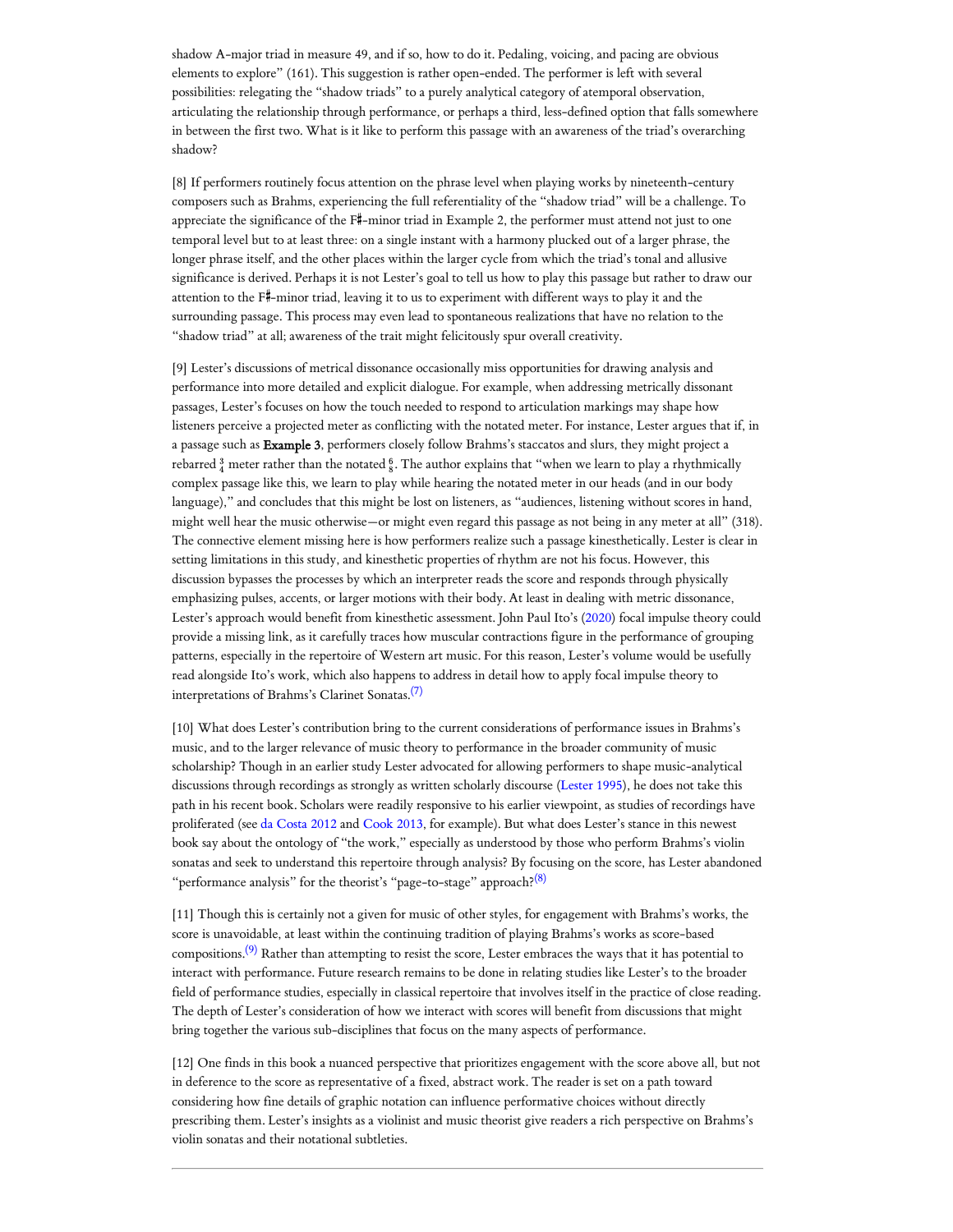## Works Cited

- <span id="page-3-12"></span>Bailey, Robert. 1985. "An Analytical Study of the Sketches and Drafts." In *Richard Wagner, Prelude and Transfiguration from "Tristan and Isolde,"* edited by Robert Bailey, 113–46. W. W. Norton & Company.
- <span id="page-3-7"></span>Behan, Adam. 2021. "Large-Scale Structure, Performance, and Brahms's Op. 119, No. 2." *Music Analysis* 40 (1): 104–30.
- <span id="page-3-11"></span>Benjamin, William E. 1984. "Harmony in Radical European Music (1905–20)." Paper presented at the annual meeting of the Society for Music Theory.
- <span id="page-3-10"></span>Berry, Paul. 2014. *Brahms Among Friends: Listening, Performance, and the Rhetoric of Allusion*. Oxford University Press.
- <span id="page-3-15"></span>Brahms, Johannes. 1977. *Brahms & Billroth: Letters from a Musical Friendship*. Translated by Hans Barkan. Greenwood.
- <span id="page-3-5"></span>Brown, Clive. 1999. *Classical and Romantic Performing Practice 1750–1900*. Oxford University Press.
- Brown, Clive, Neal Peres da Costa, and Kate Bennett Wadsworth. 2015. *Performing Practices in Johannes Brahms's Chamber Music*. Bärenreiter.
- <span id="page-3-13"></span>Cavanagh, Lynn Marie. 1996. "Tonal Multiplicity in Schoenberg's First String Quartet, Op. 7." PhD dissertation, University of British Columbia.
- <span id="page-3-4"></span>Cook, Nicholas. 2013. *Beyond the Score: Music as Performance*. Oxford University Press.
- <span id="page-3-3"></span>Da Costa, Neal Peres. 2012. Off the Record: Performing Practices in Romantic Piano Playing. Oxford University Press.
- <span id="page-3-1"></span>Ito, John Paul. 2020. *Focal Impulse Theory: Musical Expression, Meter, and the Body*. Indiana University Press.
- <span id="page-3-18"></span>Leong, Daphne. 2019. *Performing Knowledge: Twentieth-Century Music in Analysis and Performance*. Oxford University Press.
- <span id="page-3-2"></span>Lester, Joel. 1995. "Performance and Analysis: Interaction and Interpretation." In *The Practice of Performance: Studies in Musical Interpretation*, ed. John Rink, 197–216. Cambridge University Press.
- <span id="page-3-0"></span>Lester, Joel. 2003. *Bach's Works for Solo Violin: Style, Structure, Performance*. Oxford University Press.
- <span id="page-3-8"></span>Llorens, Ana. 2021. "Brahmsian Articulation: Ambiguous and Unfixed Structures in Op. 38." *Music Theory Online*, Vol. 27, no. 4.
- <span id="page-3-6"></span>Musgrave, Michael and Bernard D. Sherman. 2003. *Performing Brahms: Early Evidence of Performing Style*. Cambridge University Press.
- <span id="page-3-9"></span>Philip, Robert. 2004. *Early Recordings and Musical Style: Changing Tastes in Instrumental Performance 1900–1950*. Cambridge University Press.
- <span id="page-3-17"></span>Rothstein, William. 1995. "Analysis and the Act of Performance." In *The Practice of Performance: Studies in Musical Interpretation*, ed. John Rink, 217–40. Cambridge University Press.
- <span id="page-3-14"></span>Samarotto, Frank. 1999. "Strange Dimensions: Regularity and Irregularity in Deep Levels of Rhythmic Reduction." In *Schenker Studies 2*, ed. Carl Schachter and Hedi Siegel, 222–38. Cambridge University Press.
- <span id="page-3-16"></span>Schmalfeldt, Janet. 1985. "On the Relation of Analysis to Performance: Beethoven's Bagatelles Op. 126, Nos. 2 and 5." *Journal of Music Theory* 2: 1–31.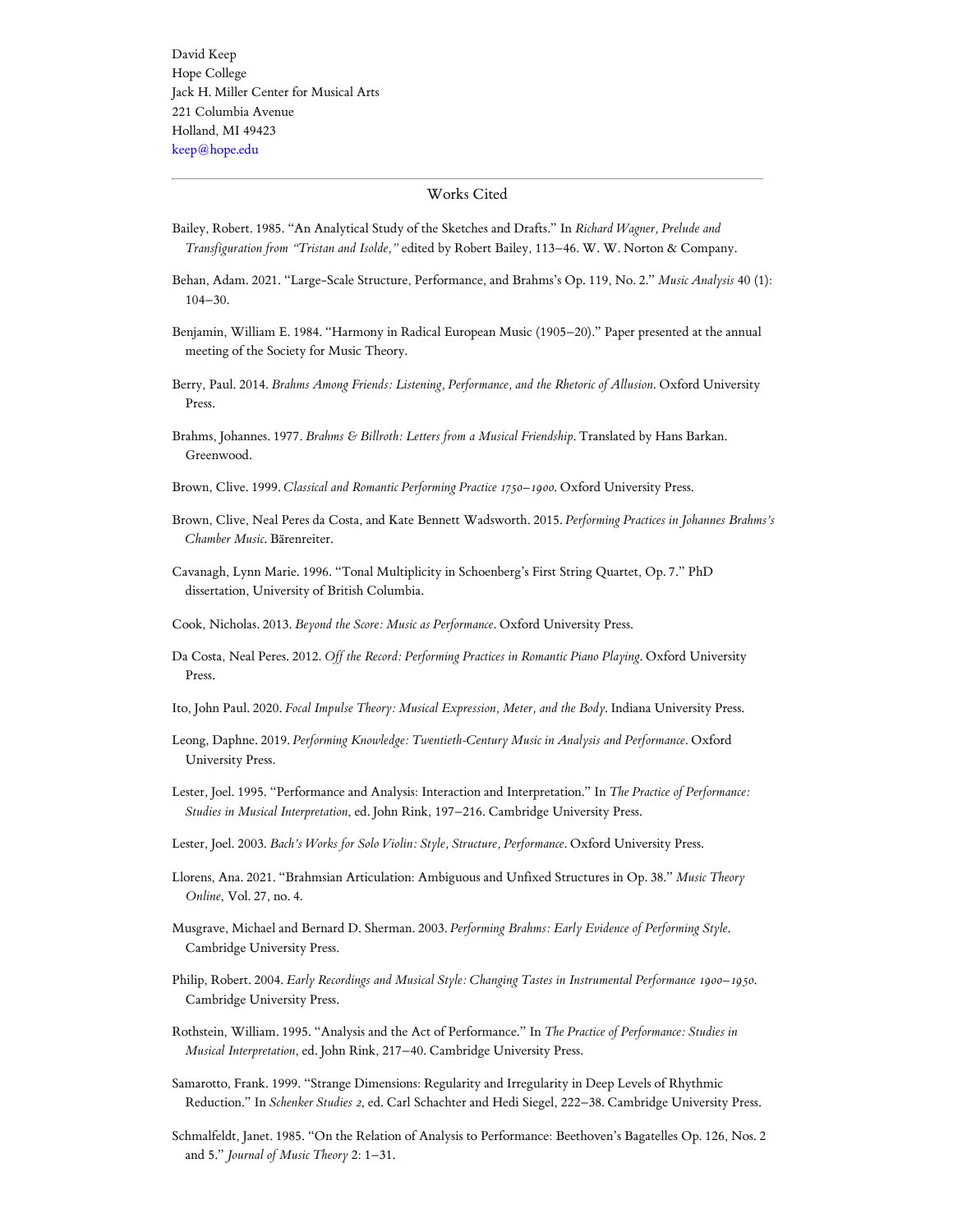<span id="page-4-10"></span>Schmalfeldt, Janet. 2011. *In the Process of Becoming: Analytic and Philosophical Perspectives on Form in Early Nineteenth-Century Music*. Oxford University Press.

Scott, Anna. 2014. "Romanticizing Brahms: Early Recordings and the Reconstruction of Brahmsian Identity." PhD diss., Leiden University.

<span id="page-4-9"></span>Smith, Peter H. 1997. "Brahms and Motivic 6/3 Chords." *Music Analysis* 16 (2): 175–217.

<span id="page-4-11"></span>Swinkin, Jeffrey. 2016. *Performative Analysis: Reimagining Music Theory for Performance*. University of Rochester Press.

## Footnotes

<span id="page-4-0"></span>1. Recent studies in Brahmsian performance practice, such as Scott 2014 and Brown, da Costa, and Wadsworth 2015, have focused on early-twentieth-century recordings and what they potentially reveal about late-nineteenth-century conventions. [Brown](#page-3-5) 1999 and Musgrave [and Sherman](#page-3-6) 2003 round out this view with other period evidence, primarily written sources (such as treatises, letters, and memoirs). The emphasis on recorded sound rather than on the score has influenced recent analytical studies such as [Behan](#page-3-7) 2021 and [Llorens](#page-3-8) 2021. Lester's focus is not on recordings, though he does briefly mention a few instances where recorded performances demonstrate an interpretive choice. [Return](#page-0-0) to text

<span id="page-4-1"></span>2. There are frequent connections drawn by Lester between the multiple movements of each sonata, and these insightful observations are less effectively served by this organization. [Return](#page-0-1) to text

<span id="page-4-2"></span>3. [Cook 2013](#page-3-4) is an example. Lester acknowledges [Philip 2004](#page-3-9) as a significant influence on the study of recordings as primary sources, and invites readers to consult it further (xvii). [Return](#page-1-0) to text

<span id="page-4-3"></span>4. Lester considers the sonata's song allusions as a response to the grief over the loss of Felix Schumann, which is discussed at length by [Berry](#page-3-10) 2014. [Return](#page-1-1) to text

<span id="page-4-4"></span>5. The concept resonates with views on apparent sonorities found throughout Schenkerian and Riemannian literature, while also joining a number of usages in music theory that invoke the idea of musical "shadows." For example, see [Benjamin](#page-3-11) 1984, [Bailey](#page-3-12) 1985, [Cavanagh](#page-3-13), [Samarotto](#page-3-14) 1999. The idea of motivic sonorities in Brahms's works in particular is discussed by [Smith](#page-4-9) 1997. [Return](#page-1-2) to text

<span id="page-4-5"></span>6. The opening ritornello of Brahms's *Gesang der Parzen*, Op. 89 also features an F#-minor triad within a local D minor key, a triad with important consequences realized in the conclusion's devastating sequential close. See his friend Billroth's objections to the piece's early usage of the triad and the composer's defense of the choice [\(Brahms](#page-3-15) 1977).

[Return](#page-1-3) to text

<span id="page-4-6"></span>7. Ito's study devotes an entire chapter to the interpretation of Brahms's scores, particularly of the versions for viola of the Clarinet Sonatas, Op. 120. Ito's considerations of hypermeter frequently center on how to perform metric dissonance without abandoning the notated meter altogether. [Return](#page-2-1) to text

<span id="page-4-7"></span>8. These rather reductive categories come from [Cook 2013,](#page-3-4) who states that the fundamental difference comes from whether or not analytical strategies are "directed at real-time action" (45). Cook cites examples such as [Schmalfeldt](#page-3-16) 1985, [Rothstein](#page-3-17) 1995, and [Schmalfeldt](#page-4-10) 2011 as representatives of out-of-time "theorist's" analysis. [Swinkin](#page-4-11) 2016 and [Leong](#page-3-18) 2019 are significant book-length studies that address how analysis intersects with performance in more depth than such categories might allow. [Return](#page-2-2) to text

<span id="page-4-8"></span>9. Of course, this does not rule out the possibility that one could learn Brahms's works by ear instead. A number of researchers at a conference entitled "Performing Brahms in the Twenty-first Century," University of Leeds, 2015 advocated for listening to and imitating historical recordings through performance, often deliberately working against the focus on the score, which was cited as an anachronistic view imposed on the